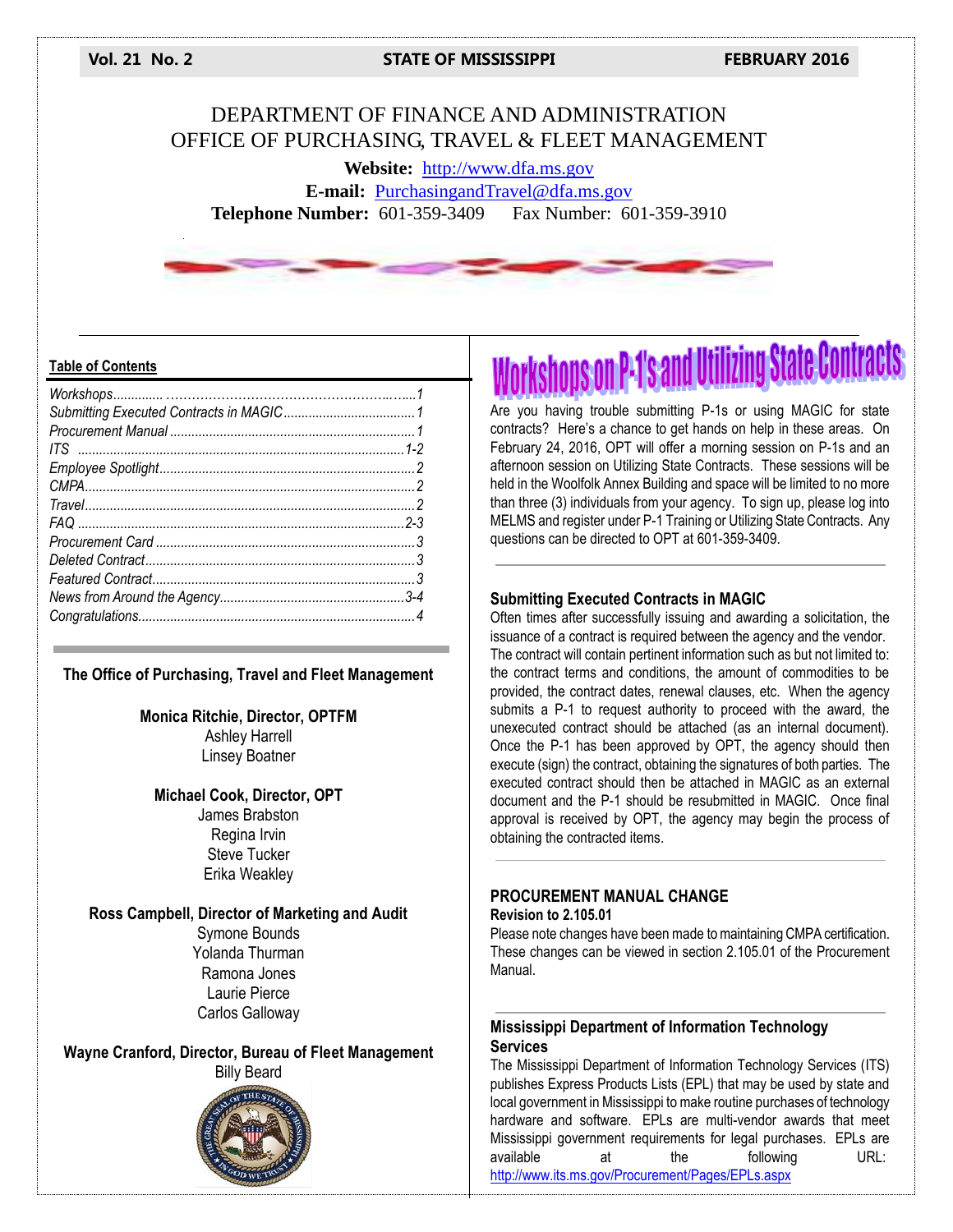#### **PURCHASING NOTES- FEBRUARY 2016**

To make a purchase from an EPL, follow the "Instructions for Use Memo" published for the specific EPL being used. Detailed information about the scope of the EPL, dollar limits, effective dates, how to access productlevel data, and how to document your purchase file is included in the Instructions for Use Memo. EPL Vendors are responsible for making current products and up-to-date pricing available on the EPL Website. The published pricing is a not-to-exceed price, and EPL Vendors are encouraged through the procedures outlined in the Instructions for Use Memo to compete with additional discounts at the time of purchase. Substitutions for the published products are typically not allowed. EPL Purchase Agreements are already in place and additional contract documents are not required.



The Office of Purchasing and Travel welcomes Linsey Boatner as an Administrative Assistant. Linsey joined the team on February 1, 2016. Linsey's duties will be to assist in the daily operations of OPTFM. Linsey is a graduate of Mississippi University for Women. Welcome aboard Linsey!!



## **\*Note\* Location has changed for future classes 2016 Class Schedule**

| <b>Dates</b>       | Location                       |
|--------------------|--------------------------------|
| <b>March 29-31</b> | <b>ITS</b>                     |
| May 10-12          | <b>Woolfolk Annex Building</b> |
| <b>July 19-21</b>  | <b>Woolfolk Annex Building</b> |

 **Cost of Class is \$75.00**

#### **Office of Travel Rental Vehicle Used for State Business**

When renting a vehicle for official state business within the state, only the actual cost of the rental vehicle and fuel can be claimed for reimbursement when such rental is less expensive than the current mileage reimbursement rate referenced in the Revised Mileage Reimbursement Rate memo. Rental vehicles as well as fuel for rental vehicles are authorized charges on the Travel Card. The Revised Mileage Reimbursement Rate memo is available at the link below: [\(http://www.dfa.state.ms.us/Purchasing/Travel/MileageRate.pdf.](http://www.dfa.state.ms.us/Purchasing/Travel/MileageRate.pdf))

The Bureau of Financial Control requires that you show the comparison of the total rental vehicle expense to the total mileage expense. Reimbursement for the lesser of the two expenses shall be shown and claimed on the Travel Voucher.

An intermediate size vehicle is normally the largest rental that will be reimbursed. Naturally, there will be occasions for which a larger vehicle will be required in order to carry out the State's business. An e-Waiver request form should be submitted along with the Travel Voucher for reimbursement.

Charges for rental cars shall be allowed only when there is a demonstrated cost savings over other modes of transportation such as buses, subways, taxi's etc. The state **will not** reimburse for rental cars obtained for personal use, such as sightseeing or optional travel to and from restaurants while on official state business travel. Only the rental vehicle which is consistent with the size requirements of the business task to be performed will be reimbursed.

State contracts for vehiclerental services are available on OPT's website listed below. The corporate identification number listed in the contract must be referenced to obtain the state contract price.

[http://www.dfa.state.ms.us/Purchasing/StateContracts/VehicleRentalServ](http://www.dfa.state.ms.us/Purchasing/StateContracts/VehicleRentalServices975.html) [ices975.html.](http://www.dfa.state.ms.us/Purchasing/StateContracts/VehicleRentalServices975.html)

Fill the vehiclewith gasoline prior to return. Youmay be charged up to the amountper gallonas listed in the state contractreferenced above for a full tank of gasoline even if the tank is 3/4 full when returned.

#### **Vehicle Rental Insurance**

The current vehicle rental contracts **include** unlimitedmileage and free CDW/LDW insurance. **The option to purchase insurance should always be declined when a vehicle is rented utilizing the state contract.** Insurance purchases will not be reimbursed as per the above information. The state is self-insured. Entities should purchase CDW only when a rental vehicle is rented not utilizing the state contract as the state provides the liability portion of the coverage.

You **must always** be covered by insurance either provided by the contract or by purchase, should you utilize a vendor that is not on state contract.

**The Office of Purchasing, Travel, and Fleet Management is often asked questions regarding various topics. We would like to take this opportunity to share some of these questions and answers in our monthly newsletter.**

## **Q: Can multiple people utilize an individually assigned procurement card?**

**A:** *No – The person whose name is imprinted on the card is the only person that should be using that card. If there is a need for multiple people to utilize a card within your department or agency, the agency should request to have a departmental card opened for those instances. The department's name will be on the card and the agency program coordinator will be given the card to sign in and sign out to individuals that may need the card for various purchases.* 

**Q: Can School Districts be approved for a procurement card and/or a travel card?**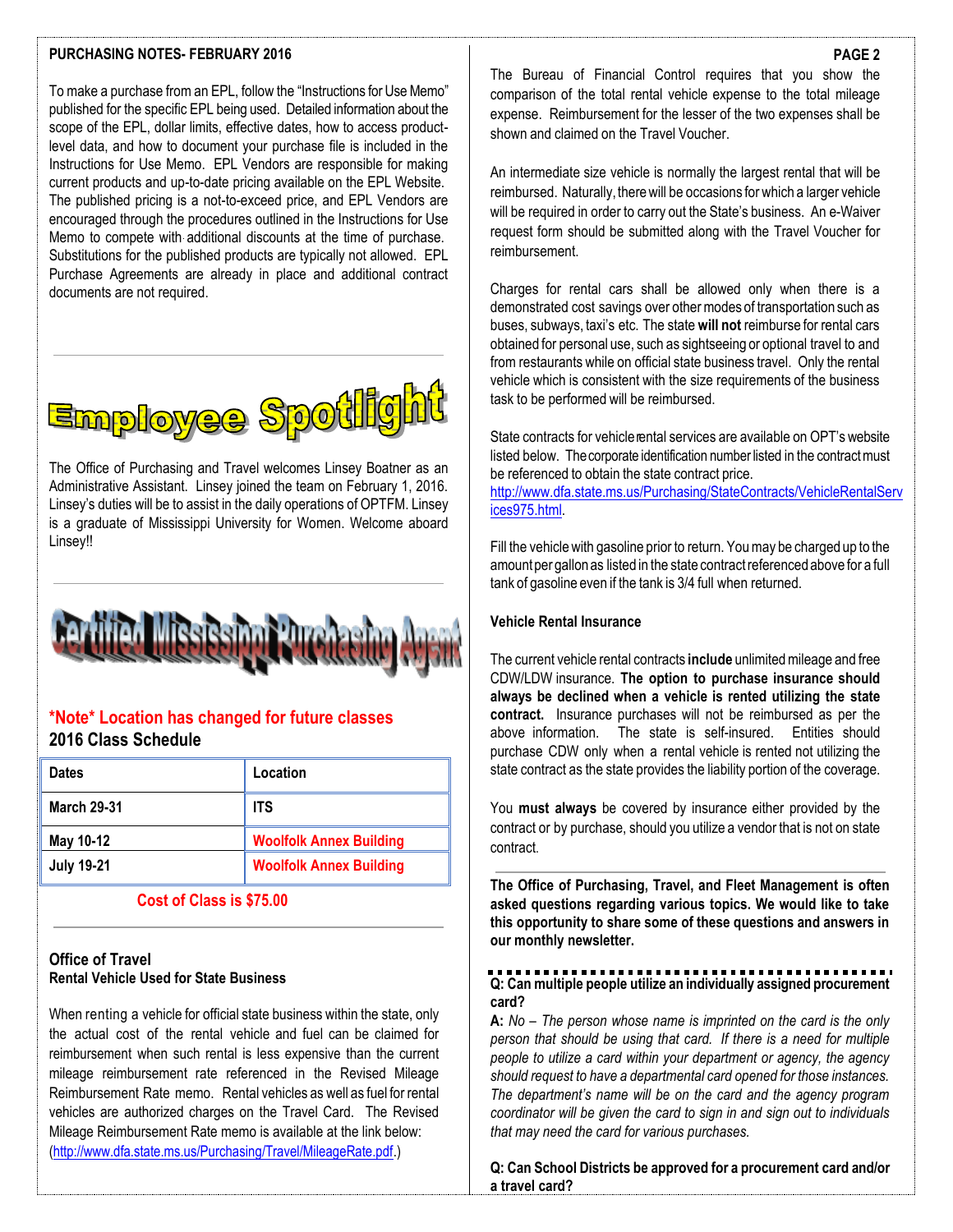#### **PURCHASING NOTES- FEBRUARY 2016**

**A:** *Yes, the only card program that School Districts should be using is the State's card program unless authorization to do otherwise is granted by OPT.* 

#### **Q. If I combine a conference with a family vacation how do I know what my expense for the hotel room would be?**

**A.** *Simply obtain a copy of the rates for the hotel you would normally stay at or a comparable one, and provide that as documentation, requesting reimbursement for only the nights you stay while you are on official business.*

#### **Q: Are governing Authorities required to use the State's P-card provider UMB Bank?**

**A:** *Yes, Governing Authorities are required to use the State's card provider unless OPT has given approval to use another provider and if their Board gives approval. If Governing Authorities are using a provider other than UMB, they are not in compliance with regulations.*

#### **Procurement Card**

On occasion the State's card provider issues replacement cards to agencies. These replacement cards are issued for a multitude of reasons. For example, if a card will expire soon; if fraud is detected; if a card has been lost or stolen; or if a card has been damaged. Once the replacement card has been received, the cardholder must activate the new card since the old card will no longer be valid. If the agency is still in possession of the card that is being replaced, the agency should destroy the old card. Disposal of the old card is imperative since some replacement cards have the same card number as the original card. Destroying the old card will ensure that proper security and protection of the card number has occurred. Even if the new card has a different number than the original card, the card should be destroyed. The agency's account information (past and present) should always be secure and protected.

Agencies should take the following steps when receiving a new card: (1) activate the new card; (2) have the program coordinator submit an Account Closure Form to OPT (only if the replacement card has a different number than the original card); and (3) shred the original card.

For any additional information, questions, and/or concerns, feel free to contact Symone Bounds, Procurement Card Administrator at [Symone.Bounds@dfa.ms.gov](mailto:Symone.Bounds@dfa.ms.gov) or 601-359-9373 or Ross Campbell, Director of Marketing and Audit at [Ross.Campbell@dfa.ms.gov](mailto:Ross.Campbell@dfa.ms.gov) or 601-359-2004

## **LATERAL AND VERTICAL STEEL FILE CABINETS**

Due to a lack of usage, the competitive state contract for Lateral and Vertical Steel File Cabinets will no longer be available for use after February 29, 2016. This contract (8200003955), contract smart number (1130-14-C-SWCT-0035) will expire at that time.

Agencies and governing authorities should use normal purchasing procedures to acquire these commodities after February 29, 2016.



**Commodity**: This negotiated state contract features janitorial products.

**Type of contract**: Negotiated contract – *remember, this means that you can negotiate your best price from the vendors on contract* State agencies *may* purchase items from any of the State contract vendors listed on OPT's website at the link provided below, or state agencies *may* purchase the items covered by this contract from a noncontract vendor provided they follow the applicable procedures set forth in Section 31-7-13 (a), (b), or (c) and that the price shall not exceed the negotiated contract price.

**Dates of Contract:**February 1, 2016 thru January 31, 2017

**Vendors on Contract**: There are currently 25 vendors offering a variety of janitorial products on this contract. The best way to view products and compare prices among the vendors is to access the below link:

[http://www.dfa.state.ms.us/Purchasing/StateContract](http://www.dfa.state.ms.us/Purchasing/StateContracts/JanitorialProductsList485.html) [s/JanitorialProductsList485.html](http://www.dfa.state.ms.us/Purchasing/StateContracts/JanitorialProductsList485.html)

**Contract Analyst**: Erika Weakley[, erika.weakley@dfa.ms.gov.](mailto:erika.weakley@dfa.ms.gov) 

**Contract Spend**: During the last period, the contract spend was \$3,030,688.51.

#### mississippi development authority



**Want To Find More Minority Contractors? [www.mmbr.org](http://www.mmbr.org/)**

#### **Our Online Registry Gets You Connected**

Mississippi Development Authority's minority and woman-owned business online registry can put you in touch with minority contractors. You can search by geographical location, type of service and products provided or by our easy-to-use alphabetical listing.

#### **What are the benefits of utilizing a minority contractor?**

#### **Gain a Competitive Advantage**

Minority-Owned companies are in a better position to provide personalized customer service and flexible and innovative solutions to challenges which gives your organization a competitive advantage.